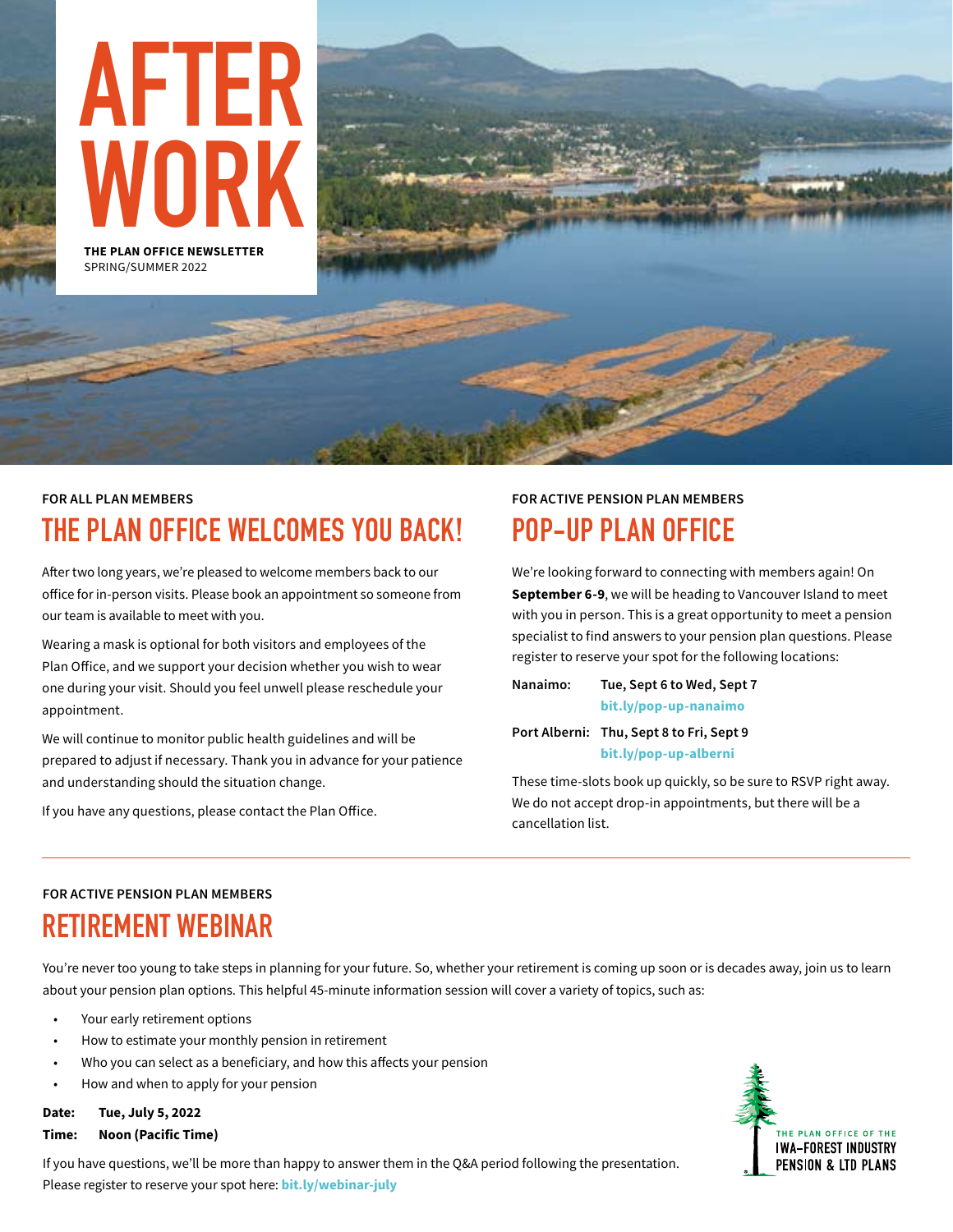### **FOR PENSION AND LTD PARTICIPATING EMPLOYERS EMPLOYER CORNER**

### **IMPROVING EMPLOYERCONNECT**

Thank you for participating in our Employer Satisfaction Survey! Based on your feedback, we've made improvements to EmployerConnect by adding user-friendly functions and options. Your experience working within EmployerConnect is important to us, so be on the lookout for more changes as our team makes further enhancements to the system.

### **QUICK ACCESS TO EMPLOYER FORMS**

You can now quickly access most employer forms from your EmployerConnect account. When you're logged in, simply scroll down the navigation menu and select "forms" to access the most frequently used employer forms. These are the same forms that are available on our website at **[bit.ly/](http://www.iwafibp.ca/employer-forms) [employer-forms](http://www.iwafibp.ca/employer-forms)**.

### **SUMMER STUDENT ENROLMENT REMINDER**

With summer hiring around the corner, please remember to enroll summer students in EmployerConnect and select SUMMR STDT as their employment type. A summer student is an employee who works a defined short-term period of employment (usually May to August) between intervals of schooling.

LTD contributions should only be remitted for summer students who have again met the initial weekly indemnity probationary period.

If you have questions, please contact the Plan Office at **[604.433.6310](tel:6044336310)** or email us at **[contributions@iwafibp.ca](mailto:contributions@iwafibp.ca)**.



### **FOR ACTIVE PENSION AND LTD PLAN MEMBERS FOR ACTIVE WORKING MEMBERS**

#### **MemberConnect portal coming soon!**

Are you actively working in the industry? Contacting the Plan Office is about to get easier with the new member portal— MemberConnect! **Over the next year** we will be mailing your unique activation code and instructions on how to access your MemberConnect account. No need to call us unless you move, your codes will be mailed directly to you.

We will be launching the first phase of the new member portal to a small group. Active working members will be able to access information about their pension, or communicate with the Plan Office quickly, easily and securely. MemberConnect will be released in several phases throughout the year. With the launch of the first phase, active working members will be able to:

- Securely send messages and documents to the Plan Office through the portal
- View and update contact information
- View beneficiary information
- View pension entitlement



### **EMPLOYER WEBINAR COMING THIS FALL**

This fall, we will be hosting a 45-minute webinar for participating employers. We'll be covering topics such as:

- The role of the Plan Office and how we can support your organization
- Employer responsibilities when submitting employee hours
- What are funded and unfunded hours
- How to report employee hours and work status
- A review of EmployerConnect
- What is involved in the audit process

If there are other topics you would like covered, please let us know by contacting **[gary.luddu@iwafibp.ca](mailto:gary.luddu@iwafibp.ca)**.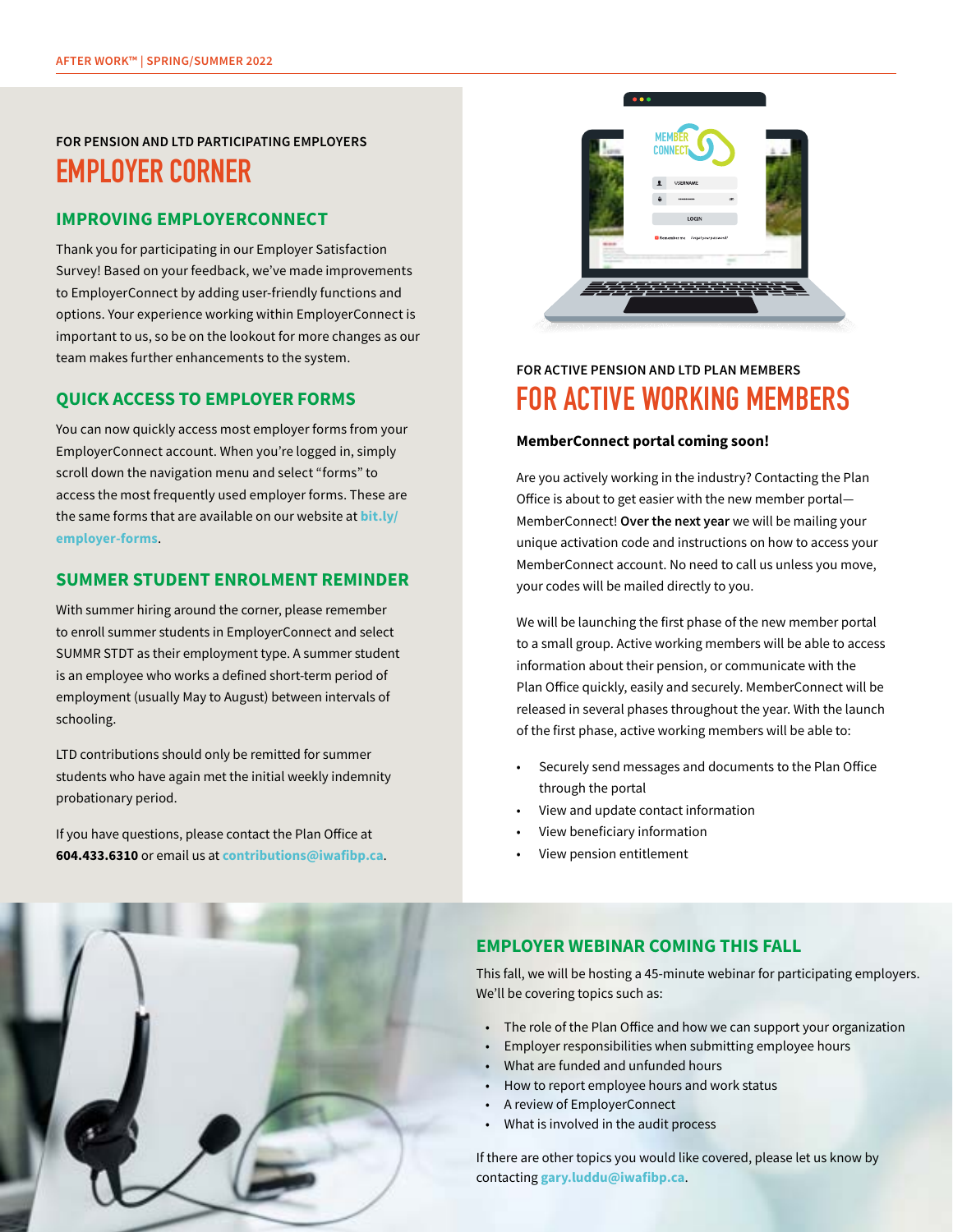## **PLAN FUNDING**

The financial information provided on this page is current for the year ending December 31, 2021.

The Plan Office carefully monitors the funding of the pension and LTD plans. When assessing a plan's sustainability, it's important to take a longterm view. Plan staff and the trustees have worked hard for over four decades to create a well-diversified portfolio of assets. We are confident that the plans remain well placed to continue providing benefits to members for the long term.

### **PENSION PLAN FINANCIAL UPDATE**

The pension plan was fully funded on a going concern basis at its latest valuation as of December 31, 2020. The going concern valuation measures the funding of the plan on a long-term basis, assuming the plan will continue indefinitely into the future.

The pension plan saw strong growth and performed well in 2021. The rate of return was 11.8%, which is above its benchmark of 10.6%. Net assets grew by over \$300 million, reaching a total of over \$4.7 billion.

### **LTD PLAN FINANCIAL UPDATE**

Although investment returns in the last three years have been strong, the LTD plan normally relies upon contributions to fund disability, ancillary benefits and rehabilitation services.

The LTD plan performed strongly in 2021 with a 14% rate of return, which was well above the benchmark return of 10.7%.

### **RATE OF RETURN—PENSION PLAN**



### **2021 PENSION MEMBERSHIP STATISTICS (est.)**

| Average contributory hours per member (annual) 1,406 |  |
|------------------------------------------------------|--|
|                                                      |  |

### **2021 REVENUE AND EXPENSES—PENSION PLAN**



### **RATE OF RETURN—LTD PLAN**



### **2021 LTD MEMBERSHIP STATISTICS (est.)**

| Average contributory hours per member (annual) 1,487 |  |
|------------------------------------------------------|--|
|                                                      |  |
| *includes garnishments                               |  |

### **2021 REVENUE AND EXPENSES—LTD PLAN**

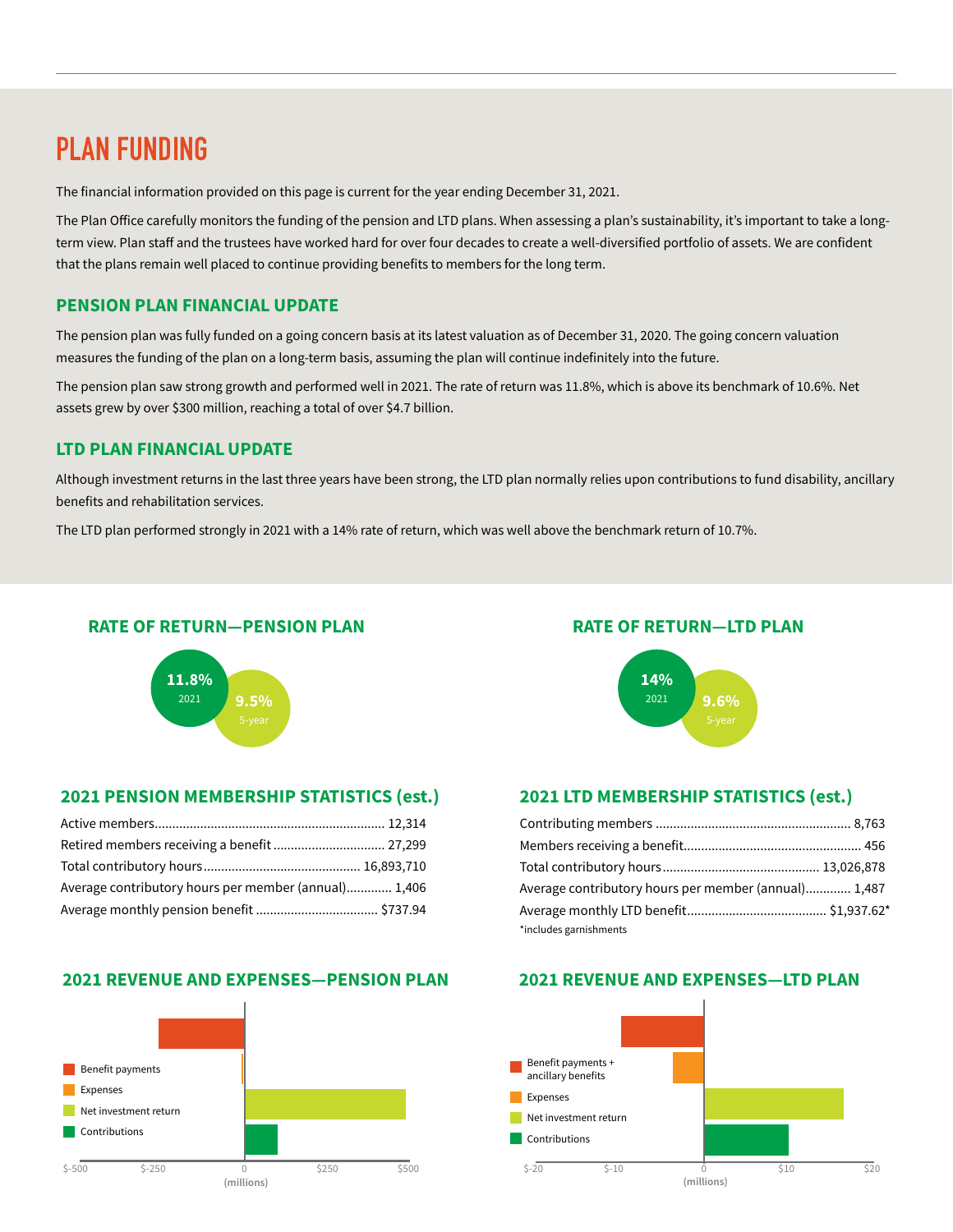#### **FOR LTD PLAN MEMBERS**

## **CELEBRATING 40 YEARS OF SERVING MEMBERS ON LONG-TERM DISABILITY (LTD)**

On June 15, 2022, we will be celebrating the LTD plan's 40th anniversary. Four decades ago, the LTD plan was serving 150 members. Today there are approximately 450 members who rely on this service to provide monthly benefit payments, rehabilitation services and extended dental and health benefits while they are disabled.

Just as we did 40 years ago, we remain dedicated to serving members through their recovery, and helping them safely return to work.

## **FOR LTD PLAN MEMBERS YOUR LTD TEAM IS HERE FOR YOU**

When you call with questions about your LTD application, your LTD benefits coordinator will be happy to provide answers and walk you through the process, step by step. Many of the documents within the package are time-sensitive, so we recommend starting your paperwork as soon as possible. After your application is approved, our team is available to make updates to your file, assist with your Pacific Blue Cross benefits and answer questions about applying for EI sickness benefits.

The LTD plan is here when you need it, and we're here to help. If you have questions about your LTD application, call us at **[604.433.6310](tel:6044336310)**, or email at **[ltdrehab@iwafibp.ca](mailto:ltdrehab@iwafibp.ca)**.

### **FOR LTD MEMBERS ON SHORT-TERM DISABILITY (STD)**

## **WHEN TO APPLY FOR EI SICKNESS BENEFITS**

If you are still disabled after receiving 26 weeks of short-term disability (STD) benefits or upon termination after receiving a minimum of 26 weeks of WCB wage-loss benefits, you must apply for EI sickness benefits. We recommend applying *immediately after* your STD or WCB wage-loss benefits have ended. Please note that it's important your EI sickness benefits do not overlap with your STD or WCB wage-loss benefits.

Questions? Your LTD team is here for you. Call **[604.433.6310](tel:6044336310)**, or email **[ltdrehab@iwafibp.ca](mailto:ltdrehab@iwafibp.ca)**.

## **FOR LTD PLAN MEMBERS LTD VIDEOS ONLINE**

Would you like to know more about your LTD plan, what to do if you become disabled or how our rehabilitation counsellors can help you? These and other questions are answered in three short videos showing what the LTD plan can do for you. Each video is under three minutes long and full of helpful information. You can find them by visiting the Plan Office website: **[bit.ly/ltd-videos](http://www.iwafibp.ca/ltd-plan-videos)**.

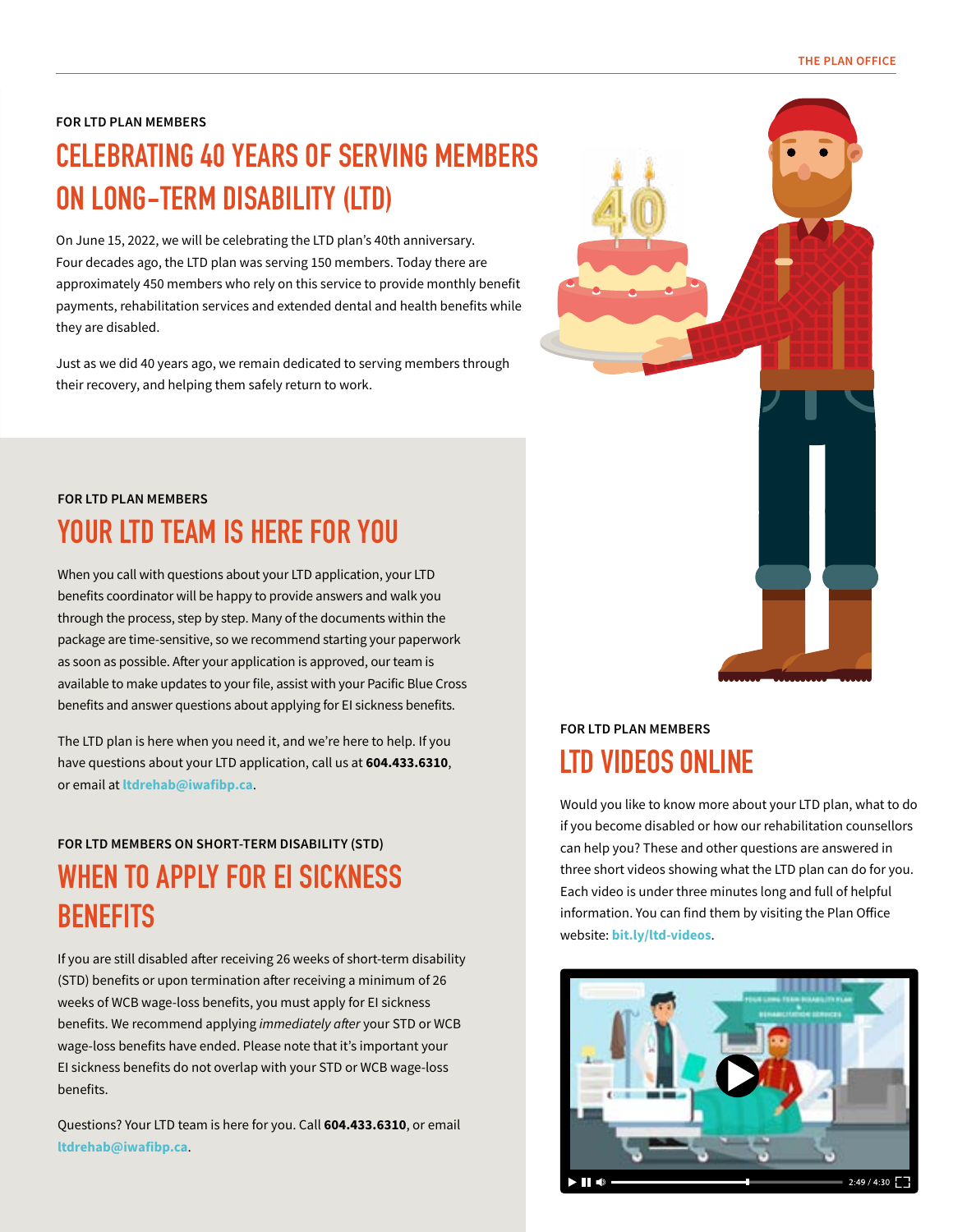#### **FOR RETIRED PENSION PLAN MEMBERS**

## **RETIRED AND RETURNING TO WORK?**

With summer around the corner, you may be thinking about heading back to work. If you're a retiree receiving a pension and returning to work, please contact the Plan Office and keep the following provisions in mind:

- Under income tax rules, you cannot receive a pension and earn credited service at the same time.
- If you work less than 19 hours a week for a participating employer, your pension will continue.
- If you work more than 19 hours a week in a bargaining unit position for a participating employer, your pension will stop. New contributions and credited service will be added to your pension.
- If you work for an employer who does not participate in the plan, your pension will continue.
- If you work after December 1st of the year you turn 71 years of age, your pension will continue. Please remember that you won't be eligible to earn additional credited service. Contributions will be made to the plan by you and your employer, but you will be refunded for the portion you contributed.

### **FOR RETIRED PENSION PLAN MEMBERS CERTIFICATES OF EXISTENCE**

The Plan Office has a legal duty to verify whether a member is living and that their pension benefit is being paid to the correct individual. This process is designed to prevent fraud and error so that every payout goes to the correct recipient. It is important that the Plan Office be notified promptly of the death of any member to avoid having to recover overpayments, and intended estate representatives should be advised of this.

Every July, *certificate of existence* forms are mailed out. **Not all members will receive this form as we have a large number of pensioners**. A smaller group of pensioners and beneficiaries is selected each year. We also use these forms to update and confirm the information we have on file. If you receive a form, please complete and return it as soon as possible. If the form is not completed, we must withhold pension payments until it is received.

### **FOR PENSION PLAN MEMBERS**

## **YOUR ANNUAL PENSION STATEMENT**

Enclosed with this newsletter, you will find your annual statement for the year ending December 31, 2021. Please read your statement carefully to verify that all your information is accurate and up to date.

If you notice any errors, please contact the pension team at the Plan Office. The longer the error goes unnoticed, the more difficult it is to correct, and you don't want to risk not receiving credit for hours owed.

## **FOR ALL PLAN MEMBERS WHY IT'S IMPORTANT TO KEEP US UPDATED**

**If you've changed your name, mailing address or beneficiary, please remember to notify the Plan Office with your new information. We need to stay in touch with you so you receive the benefits to which you are entitled.**

**If you know of someone that worked in the industry who may have an unclaimed benefit, please ask them to [contact the Plan Office](http://www.iwafibp.ca/contact-us).**